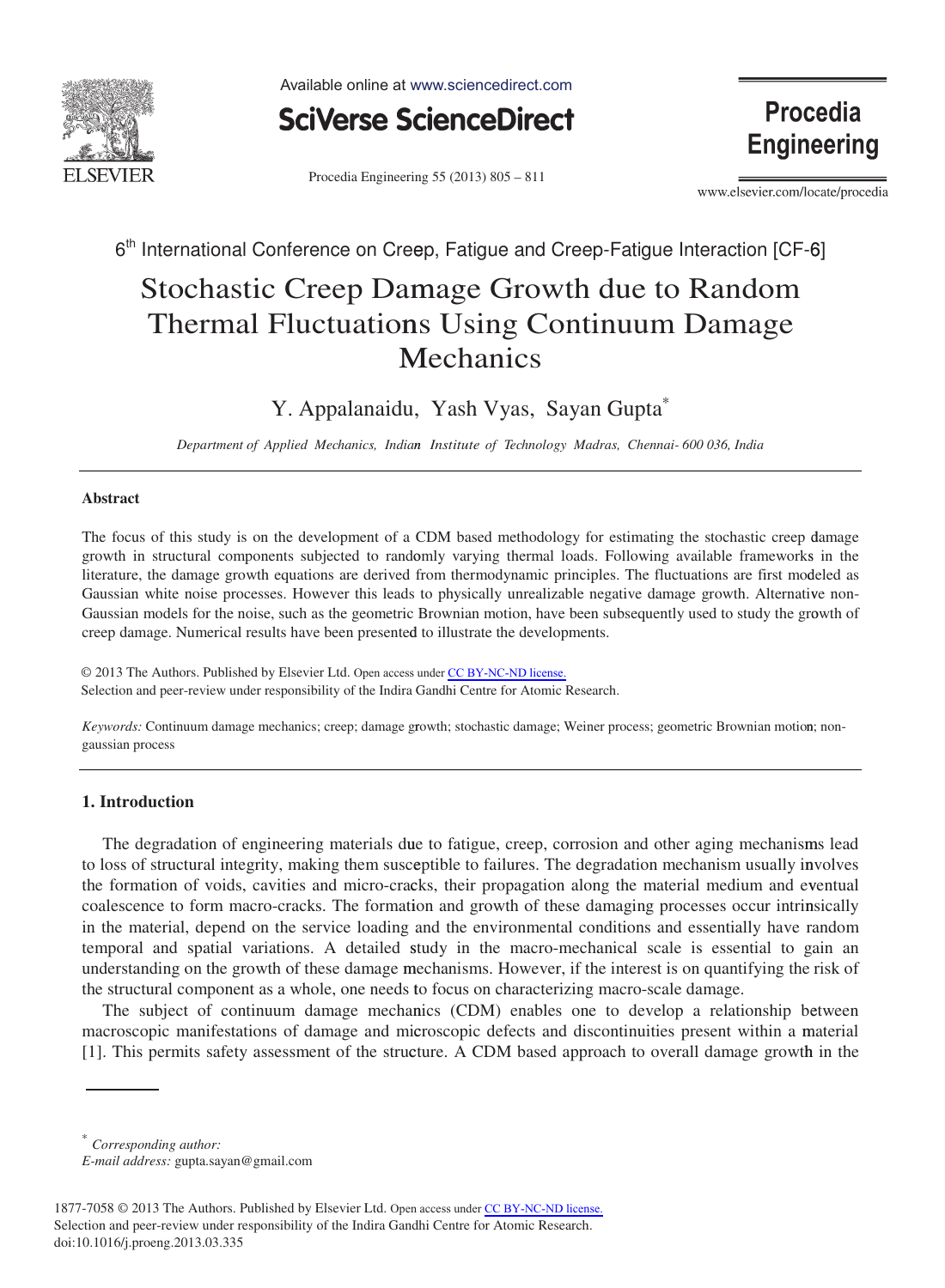pre-localization stage can accommodate its intrinsic randomness in a natural way and enhance the service life predictions of degrading structural systems and their components.

Using principles of thermodynamics, damage growth equations can be formulated in terms of the Helmholtz free energy potential. Spatial and temporal fluctuations in the state variables, caused by the intrinsic variations in the material micro structure, as well as due to environmental and loading conditions, can be modeled by treating Helmholtz free energy as a random process. This leads to a stochastic differential equation (SDE) for the random damage growth, the solution of which describes the evolution of time-dependent damage growth mechanism [2-4]. The studies in the literature have focused on modeling the noise associated with the damage growth equations as Brownian motion leading to the possibilities of physically unrealizable negative damage increments.

The present study focuses on the development of creep damage growth equations for structural materials subjected to high temperatures for extended periods of time. For example, structural components in nuclear power plants carrying high temperature liquids would be susceptible to such creep damage effects. Complicating effects such as modeling the noise processes as non-Gaussian processes to ensure that the damage growth increments are always positive have been studied. Numerical examples which illustrate the developments made in this paper have been presented.

#### **2. CDM-based damage growth equations**

Following the methodology adopted in [3-4], the CDM based damage growth equations are first developed. Introducing the Helmholtz free energy potential  $\psi = \psi(T, \varepsilon, D)$  for a closed system *R* in diathermal contact with a heat reservoir and applying the second law of thermodynamics, it can be shown that [3]

$$
\dot{K}_E - \frac{\partial \psi}{\partial \varepsilon} \cdot \dot{\varepsilon} - \frac{\partial \psi}{\partial D} \cdot \dot{D} - \dot{W} \ge 0. \tag{1}
$$

Here, *T* is the absolute temperature,  $\varepsilon$  are state variables comprising the strain tensor and *D* is the damage tensor which is of order one if the material is assumed to be isotropic, W is the work done on  $R$ ,  $K_E$  is the kinetic energy of *R* and the dots represent the time derivatives with respect to time *t*. In writing Eq. (1) it is assumed that  $\dot{T} = 0$ . This is not strictly true for systems which are exposed to temperature fluctuations. However, in this study, we assume that the temperature fluctuations are gradual and very slow and the system can be assumed to be in quasi-static thermodynamic equilibrium at constant temperature. Compactly, Eq. (1) can be written as  $\Lambda \ge 0$ , where  $\Lambda$  is the heat dissipation rate. If  $\Lambda = 0$ , then the thermodynamic process becomes reversible.

Now the system  $R$  is said to be in equilibrium when it is in diathermal contact with a heat reservoir if the first variation of Helmholtz free energy is zero *i.e.*,  $\delta \psi(t) = 0$ . The equilibrium system undergoes rapid changes of its micro-state and causes random fluctuations in state variables; thus the evaluation of free energy can be described as random process [5]. Using variational principles, one can write

$$
\delta\psi(t) = \delta \int_{t_0}^t (\dot{W} - \dot{K})dt - \int_{t_0}^t \Lambda dt + \delta S(t) \approx 0 \tag{2}
$$

Here,  $t_0$  is the initial equilibrium state and  $S(t)$  is a random process representing the random fluctuations in the free energy. These fluctuations are due to the uncertainties arising from modeling uncertainties, micro structural variations and environmental conditions. Eq. (2) can be further expressed as

$$
\delta\psi(t) = \int_{t_0}^t \delta I_1(t)dt - \int_{t_0}^t \delta I_2(t)dt \approx 0,
$$
\n(3)

the terms  $I_1$  and  $I_2$  in Eq. (3) are defined as

$$
I_1 = \dot{W} - \dot{K}_E + \frac{\partial \psi}{\partial D} \dot{D} + \dot{S}, \quad I_2 = \dot{W} - \dot{K}_E + \frac{\partial \psi}{\partial \varepsilon} \dot{\varepsilon}.
$$
 (4)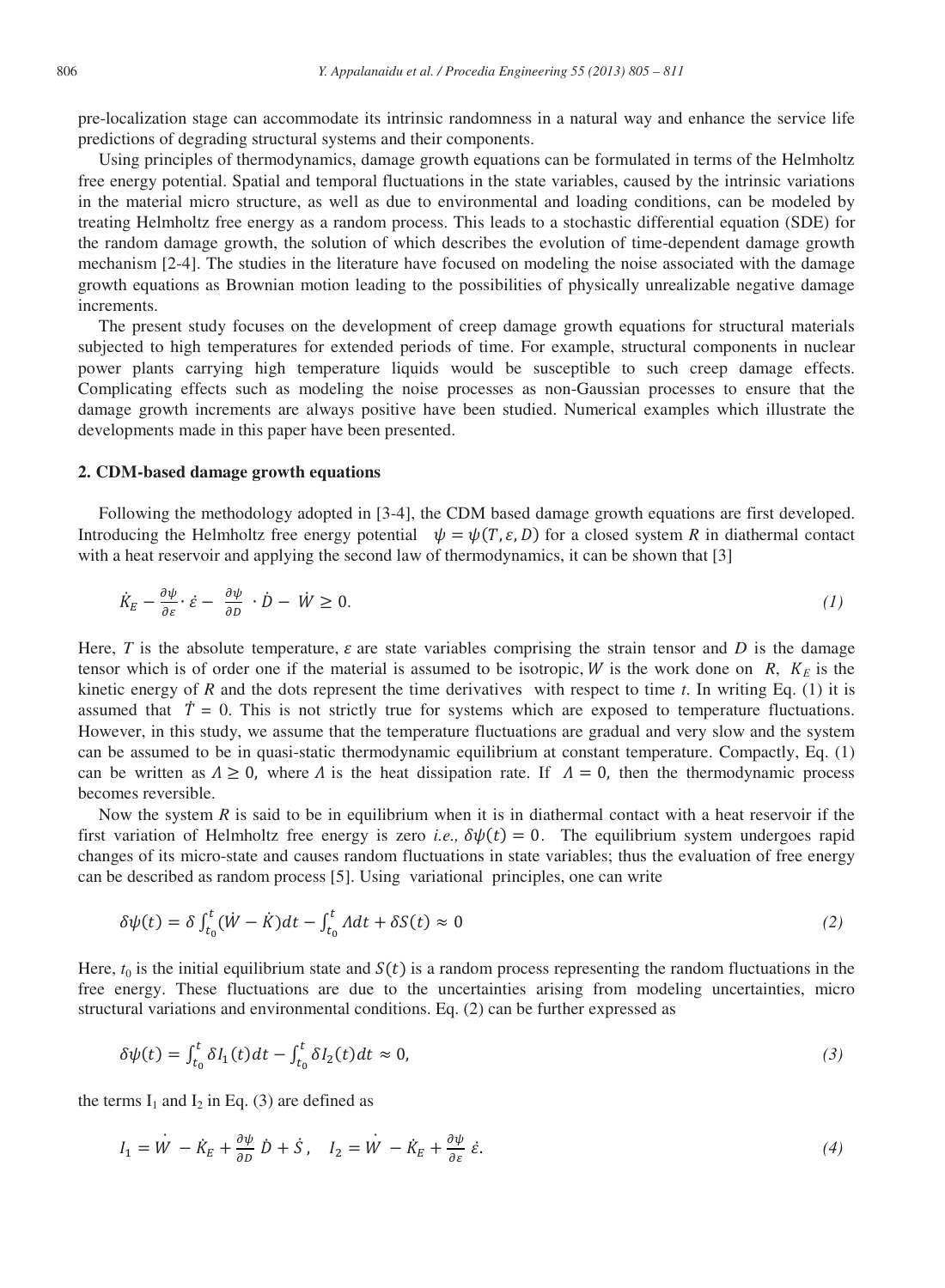Here,  $\dot{S}(t)$  is defined in the mean-square sense. In a deformable body where damage accumulates close to thermodynamic equilibrium within and along its boundary,  $\delta I_1(t) = 0$  at every instant t, it can be shown that for a deformable body undergoing isotropic damage accumulation caused by uniaxial loading, the damage growth equation can be represented as

$$
\sigma_{\infty} + \psi_D \frac{dD}{d\varepsilon} + S_b = 0. \tag{5}
$$

Here,  $\sigma_{\infty}$  is the far-field stress acting normal to the surface,  $\psi_D$  is the partial derivative of the free energy per unit volume with respect to the damage variable *D* and  $S_h$  is the rate of change of fluctuations in  $\psi$  per unit strain.

It is reasonable to assume that the source of the fluctuations in the free energy  $\psi$  is due to unknown modeling errors and hence can be modeled as random process. Additionally, it has been assumed in [5] that  $S_h$  is a zero mean process with equal probability of having positive and negative values, indicating that the probability density function is symmetric about zero and that the mean-square value of the fluctuations do not change with strain or time. It can be shown that the above conditions can be satisfied if  $S_h$  follows Langevin equation given by

$$
\frac{dS_b}{d\varepsilon} = -k_1 S_b + \sqrt{k_2} \xi(\varepsilon),\tag{6}
$$

where,  $\xi(\varepsilon)$  is a Gaussian white noise indexed with strain and k<sub>1</sub>, k<sub>2</sub> are appropriate positive constants of the Langevin equation defined in Eq. (6) such that,  $k_1$  is very large; see [5] for details. Now, Eqs. (5) and (6) describe two processes with very different scales of strain (or time). A large number of fluctuations occur in  $S_b$  in a strain during which the damage growth is insignificant. Therefore, on a scale where damage growth is assumed to be constant, from Eq. (5), we get  $dS<sub>b</sub>/d\epsilon = 0$ . Thus, from Eq. (6), we can approximate it as  $S_h(\varepsilon) \approx \sqrt{k_2/k_1 \xi(\varepsilon)}$ . Eq. (5) can be subsequently written as follows;

$$
dD(\varepsilon) = \frac{-\sigma_{\infty}}{\psi_D} d\varepsilon - \frac{\sqrt{k_2}/k_1}{\psi_D} dW(\varepsilon), \tag{7}
$$

where,  $dW$  are the Weiner increments. If t is the indexing parameter rather than  $\varepsilon$  then Eq. (7) can be written in terms of the strain rate  $\dot{\varepsilon}$ 

$$
dD(t) = \left\{ \frac{-\sigma_{\infty}}{\psi_D} \dot{\varepsilon}(D, t) \right\} dt - \left\{ \frac{\sqrt{k_4}/k_3}{\psi_D} \dot{\varepsilon}(D, t) \right\} dW(t).
$$
\n(8)

Here,  $k_3$  and  $k_4$  are positive constants and are different from  $k_1$  and  $k_2$  due to Eq. (8) being now indexed with time *t*, such that,  $S_b(t) \approx \sqrt{k_4/k_3\xi(t)}$ . Eq. (8) represents a stochastic differential equation (SDE), where the coefficient for dt is known as the drift coefficient and the coefficient for  $dW$  is known as the diffusion coefficient. It has been shown in [5] that  $\psi_D \approx 3/4\sigma_f$ , where  $\sigma_f$  is the failure stress of the material at temperature *T*.

#### *2.1. Stochastic creep damage*

Next we modify Eq. (8) for thermal creep damage. Here, we use the Bailey-Norton creep strain rate model, given by [6]

$$
\dot{\varepsilon}_c = \frac{A(T)}{(1-D)^m} \phi \sigma_\infty^m t^{\phi-1},\tag{9}
$$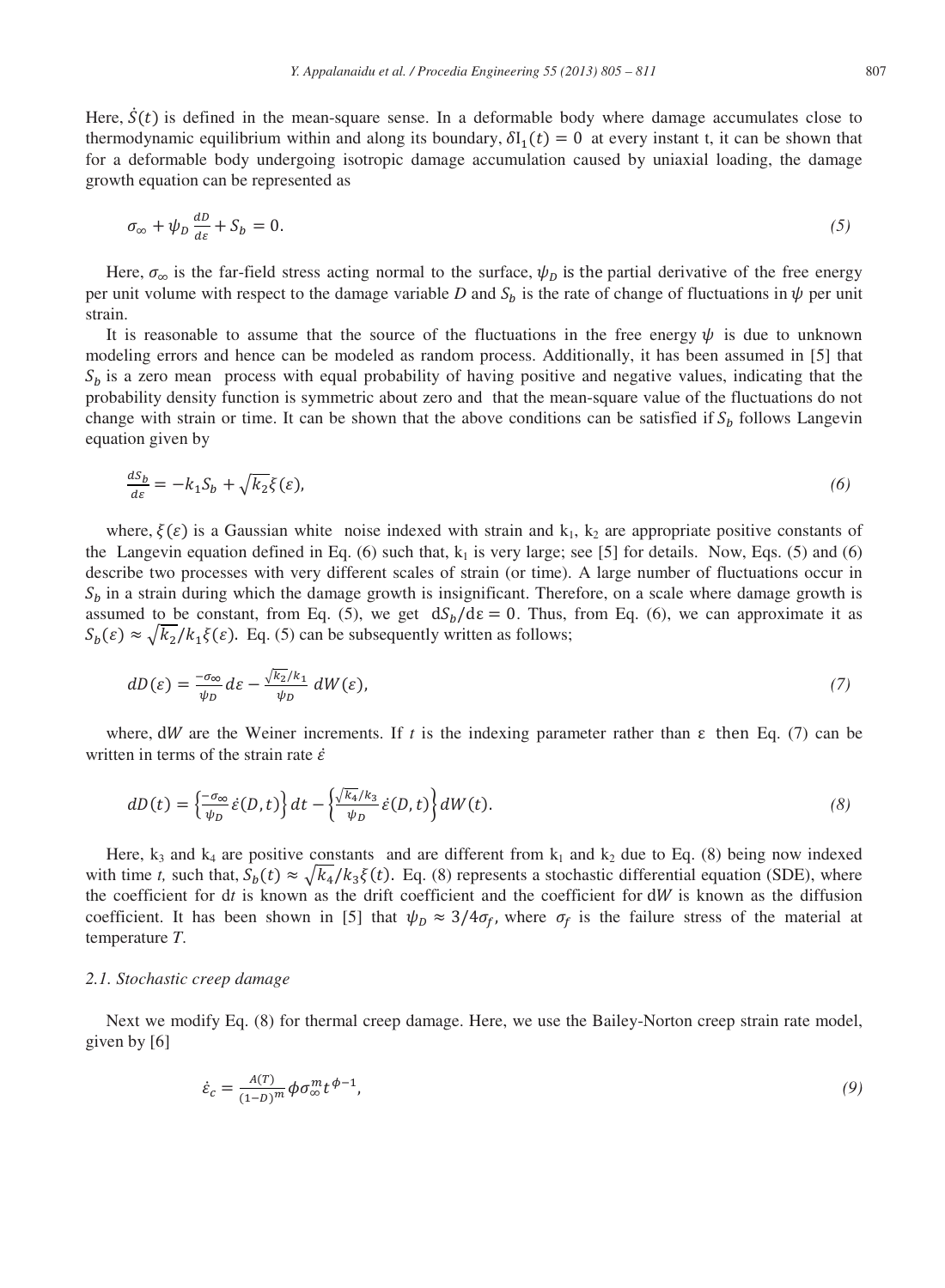where,  $A(T)$  is a temperature dependent constant, m and  $\phi$  are material parameters and the remaining parameters have the meanings as defined earlier. Assuming  $\phi = 1$  (for the steady state creep condition) and substituting in Eq. (8), the stochastic creep damage growth equations can be expressed as

$$
dD(t) = \frac{A_1}{(1 - D(t))^{m}} dt + \frac{B_1}{(1 - D(t))^{m}} dW(t).
$$
\n(10)

Here,  $A_1$  and  $B_1$  are defined as

$$
A_1 = \frac{4A\sigma_{\infty}^{m+1}}{3\sigma_f}, \qquad B_1 = \frac{4A\sigma_{\infty}^{m+1}(\sqrt{k_4}/k_3)}{3\sigma_f}.
$$
 (11)

The right hand side of Eq. (10) denotes the increments in creep damage growth. An inspection of Eq. (10) reveals that depending on the magnitude of the Weiner increments, which takes values from  $[-\infty,\infty]$ , there is a non-zero probability of having negative damage increments irrespective of the values of  $A_1$  and  $B_1$ . This is physically impossible. There is a need to investigate the use of non-Gaussian models for the random fluctuations in the free energy. This is discussed in the following section.

#### **3. Non-Gaussian model for creep damage growth**

The model for  $dW$  in Eq. (10) has been defined following the assumptions that the fluctuations in the free energy is zero-mean and that there is an equal probability of having positive and negative fluctuations about the mean value. Alternative models for the damage growth may be obtained instead if one makes the assumption that damage growth increments are always positive. A more general form of Eq. (10) would be to replace  $dW(t)$  by  $dS(t)$  where,  $dS(t) \cong S_b(t)dt$  is always greater than zero. A simple model for  $dS(t)$  would be to assume the increments to follow the Geometric Brownian motion (GBM). A stochastic process  $S(t)$  is said to follow a GBM if it satisfies the following SDE [7]

$$
dS(t) = \mu S(t)dt + \lambda S(t)dW(t),
$$
\n(12)

where,  $W(t)$  is a Weiner process,  $\mu$  and  $\lambda$  are respectively the drift and diffusion coefficients for the GBM and

$$
S(t) = S_0 exp\left[\left(\mu - \frac{\lambda^2}{2}\right)t + \lambda W(t)\right].
$$
\n(13)

Assuming  $\mu = 0$ , the corresponding creep damage growth equation can be written as

$$
dD(t) = \frac{A_1}{(1 - D(t))^{m}} dt + \frac{B_1}{(1 - D(t))^{m}} \lambda S(t) dW(t).
$$
\n(14)

Closed form solutions for either Eq. (10) or Eq. (14) are not possible and we have resort to numerical integration. This is discussed in the following section.

## **4. Numerical examples and discussions**

The stochastic creep damage growth in Type-A36 stainless steel stressed to 83 MPa at  $1000\text{ }^{\circ}\text{F}$  (or  $538\text{ }^{\circ}\text{C}$ ) is considered. The material parameters of A36 stainless steel are taken from the literature [5] and are:  $A(T)$  = 2.967×10<sup>-13</sup>,  $m = 4.8$ ,  $\sigma_f = 373$  MPa,  $\sigma_\infty = 83$  MPa and  $\sqrt{k_4}/k_3 = 69$  MPa $\sqrt{hr}$ . The material is initially assumed to be defect free, *i.e.*,  $D_0 = 0$  and the material parameters are considered to be deterministic quantities.

Since the creep damage growth is random, different realizations would lead to different damage growth trajectories. To characterize the creep damage growth, Monte Carlo simulations are carried out.  $N = 1x10^4$ sample realizations of the trajectories are simulated in the computer. Two cases have been studied: (a) Case 1-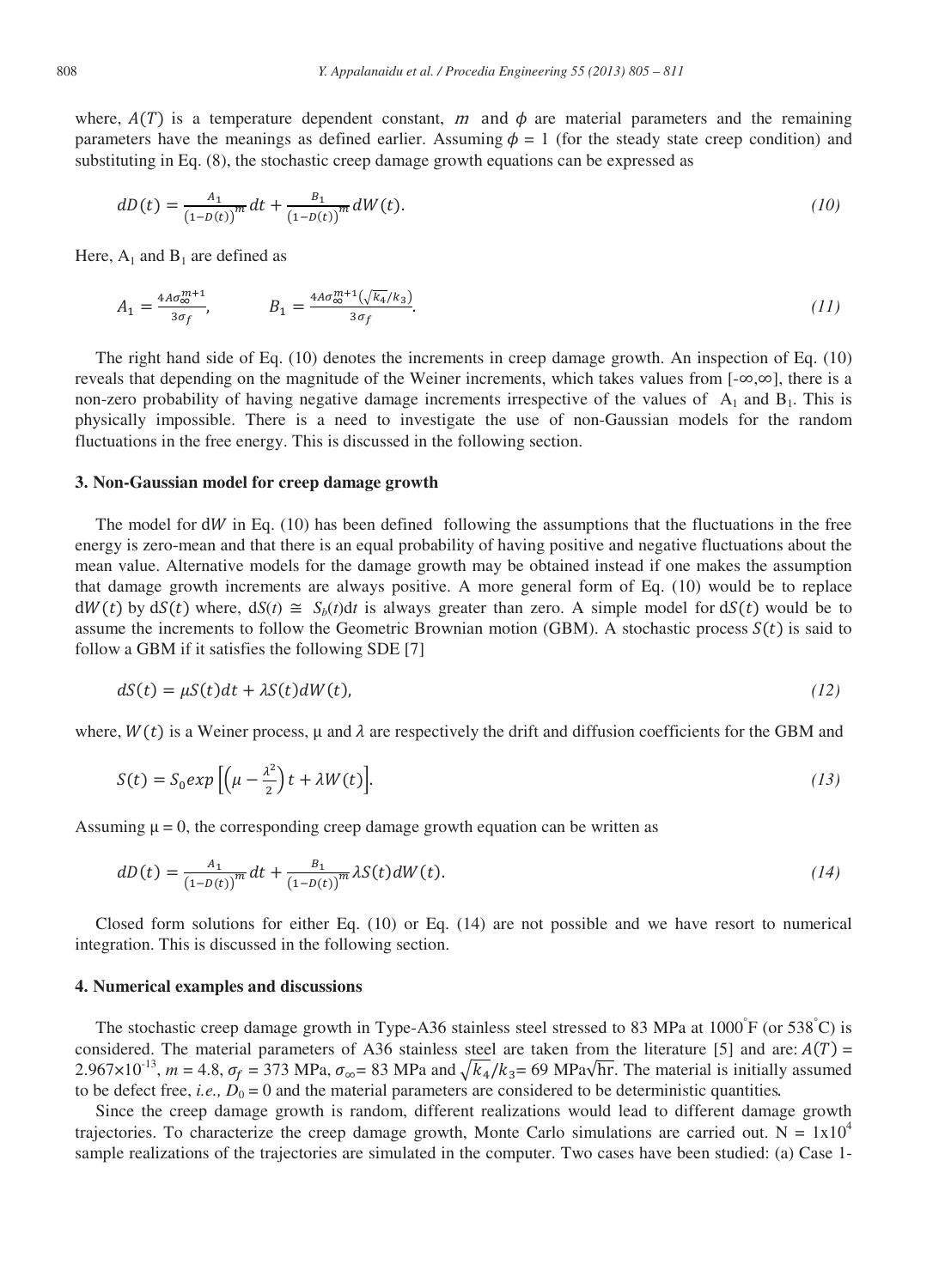where the fluctuations have been modeled as Brownian motion, and (b) Case 2- where the fluctuations are modeled as geometric Brownian motion. This involves generating trajectories of the Brownian motion and geometric Brownian motion. Eqs. (10) and (14) are numerically integrated using the principles of stochastic calculus. Two algorithms- the simpler Euler-Maruyama method of order 0.5 and Milstein's approximation of order 1.0 have been used to generate trajectories of damage growth. Subsequently, probabilistic parameters such as mean, variance and the probability density functions (pdf) have been obtained through statistical processing.

Figure (1) shows sample paths of  $D(t)$  with time-step of  $\Delta t = 1$ hr. The scatter in the sample paths of damage is found to increase with higher noise intensity. The deterministic solution for the same condition of stress and temperature agrees closely with predicted mean damage. This is expected as the noise is Gaussian and the fluctuations about the mean value are equal on the average.



Fig. 1. Case 1: Creep damage growth trajectories

Fig. 2. Case 1: The pdf of creep damage at different time instants.

Figure (2) illustrates the probability density functions (pdf) of damage at different time instants. When these pdfs are plotted in the same figure (see Fig. 3), it can be clearly seen that not only the mean damage increases with time, but also the variance of the damage increases. The mean damage growth trajectory corresponding to case 2 where the noise is modeled as geometric Brownian motion (GBM) is shown in Figure (4) for different values of the volatility parameter  $\lambda$  and is compared with the mean growth trajectory when the noise is modeled as Gaussian. It can be seen that the mean of the damage growth of GBM model almost overlaps with mean damage growth of Gaussian model for all values of  $\lambda$  except  $\lambda = 0.04$ . Figures (5-6) illustrate the pdfs of damage corresponding to case 2 at various time instants.



Fig. 3. Case 1: Variation of the pdf of creep damage at different time instants.



ifferent Fig. 4. Comparison of the mean of creep damage growth for case 1 and case 2.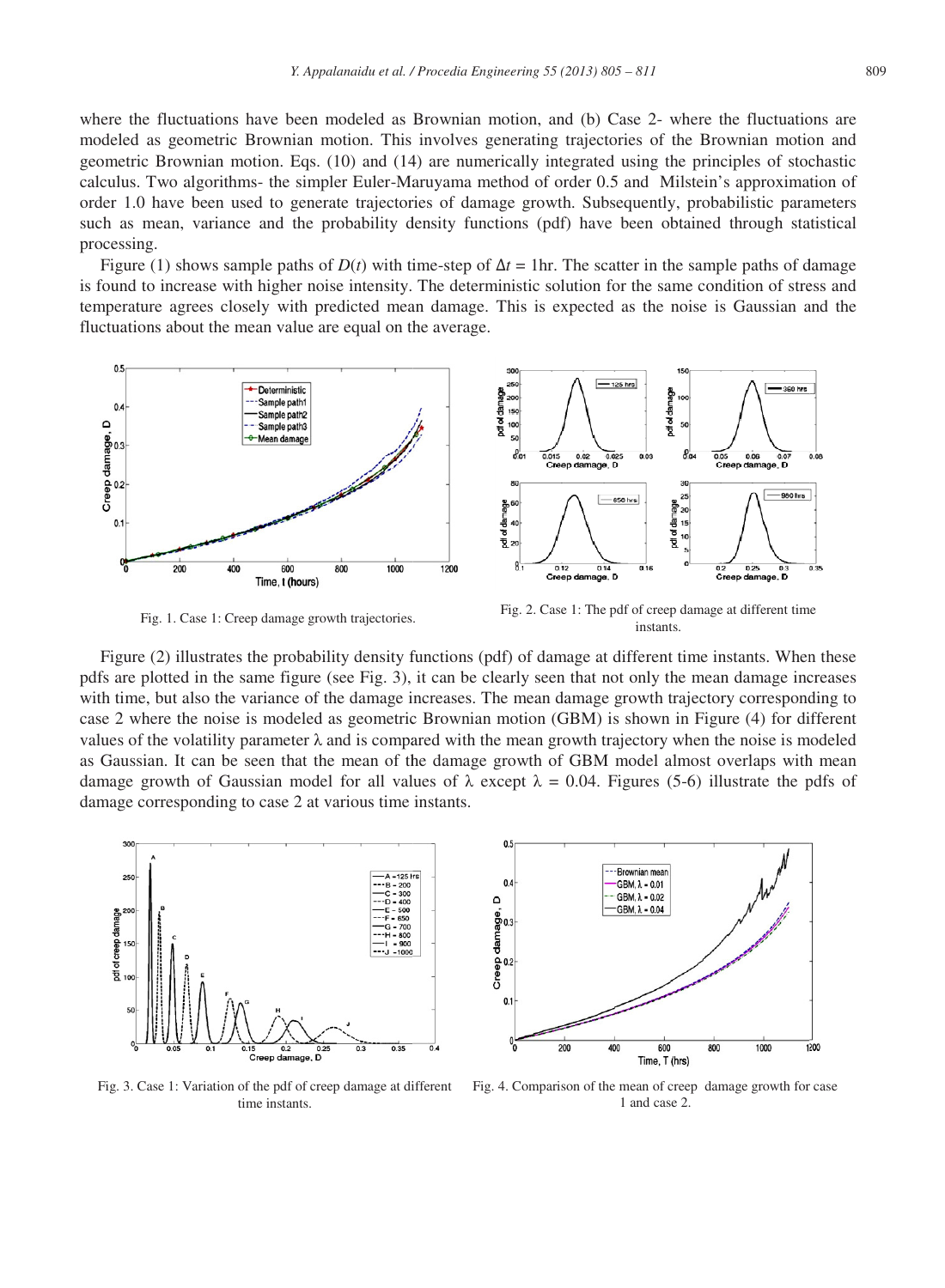As in case 1, both the mean and the variance increase with time. However, interestingly, as can be seen from Figure 6, the pdf of damage at different time instants show multiple peaks when the noise is modeled as a GBM process. This implies that the growth of damage occurs in jumps with multiple modes.



Fig. 5. Case 2: Variation of the pdf of creep damage at different time instants.



Fig. 6. Case2: The pdf of creep damage at different time instants.



Fig. 7. Response of creep strain variation with tim

Fig. 8. Variation of creep strain rate with time.

The behavior of creep strain and creep strain rate with respect to time obtained from Eq. 9 is illustra Figs. 7 and 8 respectively. We observe that the damage growth and creep strain have a similar shape. This is expected as the damage growth is proportional to the creep strain. For a given time, the variability in the creep strain is observed to be significant underlying the importance of modeling the uncertainties. The creep strain rate in Fig. 8 is observed to be almost flat initially indicating steady state conditions. However, the sample fluctuations reveal significant variabilities from each sample realizations.

## **5. Conclusion**

 $1/$ 

 $1.2$ 

 $0.8$ 

 $0.6$  $0.4$  $0.2$ 

 $200$ 

Creep strain,  $(\varepsilon_c)$ 

Investigations have been carried out for modeling the stochastic creep damage growth in materials subjected to high temperature environments. The damage growth equations have been derived in CDM framework and by applying thermodynamic principles. Uncertainties arising due to modeling assumptions and fluctuations in environmental conditions have been modeled as white noise processes. Research has been carried out to study the effects of modeling the noise as Gaussian and non-Gaussian. It is observed that the choice of models for noise can significantly affect the damage predictions. Comparisons with experimental results are necessary to arrive at appropriate models for the uncertain variations.